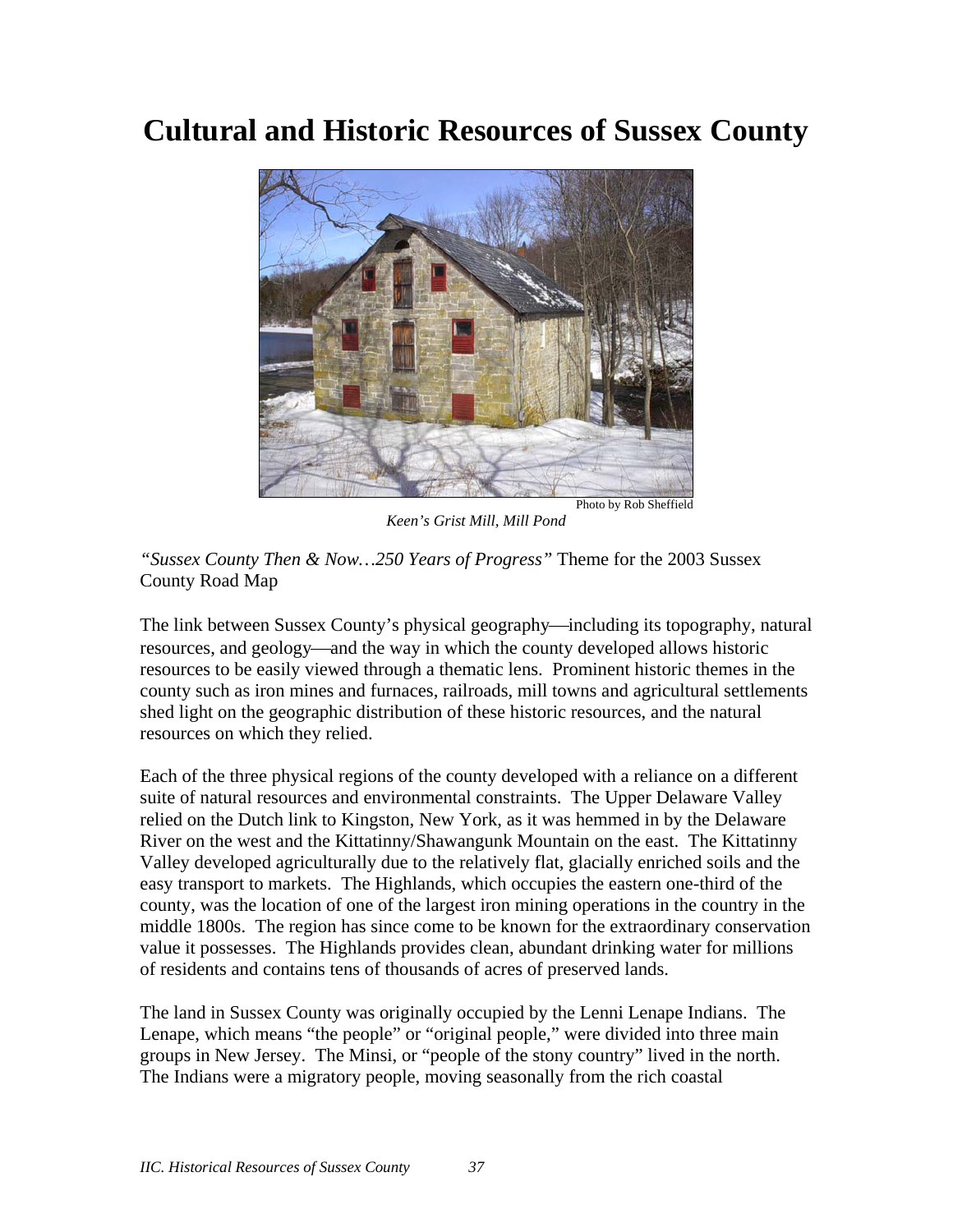shellfisheries to the upper Delaware Valley along a set of established trails. Several modern Sussex County roadways have evolved from the early Lenape trails.

Route 80 was originally the Manunkachunk Trail, which followed the Wisconsin Glacier's terminal moraine from the Delaware River to the village of Watnong, now Denville. Route 15 and Route 206 north of Ross' Corner generally follow the Great Minisink Trail, which ran from Minisink Island in the Delaware southeastward to Elizabeth and the tidal areas. The Manunkachunk Trail met the Minisink Trail at Watnong. A spur trail between the Minisink and the Manunkachunk trails in Sussex County is presently Route 206 as it runs north-south between Ross' Corner and the Musconetcong River.

Another trail, known as the Pompton Trail, had one end at Minisink Island and the other at Hackensack. The Pompton Trail traversed the rugged northern Highlands by following the natural corridor carved out by the Pequannock River. This trail is now followed generally by Route 23. Route 94 was also an Indian trail, as was the corridor from Sparta through Newton to Swartswood.<sup>1</sup>

Several locations along these trails contain archeological evidence of the Native Americans that once lived on the land. Prominent Native American artifacts are located at Minisink Island, along Troy Brook between Little and Big Swartswood Lakes, on the periphery of Paulinskill Meadows north of Newton and in Vernon Valley.The Paulinskill Meadows site contains the third largest collection of Indian artifacts in New Jersey.<sup>2</sup>

## **European Settlement**

European presence in New Jersey came in the early 1600s. At that time, Dutch and Swedish settlers had claimed parts of New Jersey, and had some success at colonization. Swedes had settled New Sweden along the banks of the Delaware River in south Jersey. The Dutch, who also explored the Delaware Bay region and the New Jersey coast, settled New Amsterdam at the southern tip of Manhattan Island in 1626, and Bergen, the first permanent settlement in New Jersey, in 1660. The Dutch also sailed up the Hudson River and settled Esopus, which is now Kingston.

Around the middle 1600s, the English began attempts to settle the region. An early effort in New Sweden had been unsuccessful, but in 1663 King Charles II deeded all of New England, and the land that is currently New York and New Jersey to the Duke of York. This was met with little resistance by the Dutch, and in 1664 the land formerly became an English possession.

A grant in June of 1664 by the Duke of York defined the borders of New Jersey as they remain to the present day, with one notable exception: The New Jersey of 1664 contained a thin strip of land to the north of the current border. The name given to the province was in honor of one of the grantees, Sir George Carteret, who was born on the island of Jersey in the English Channel, and had spent several years as its Lieutenant Governor.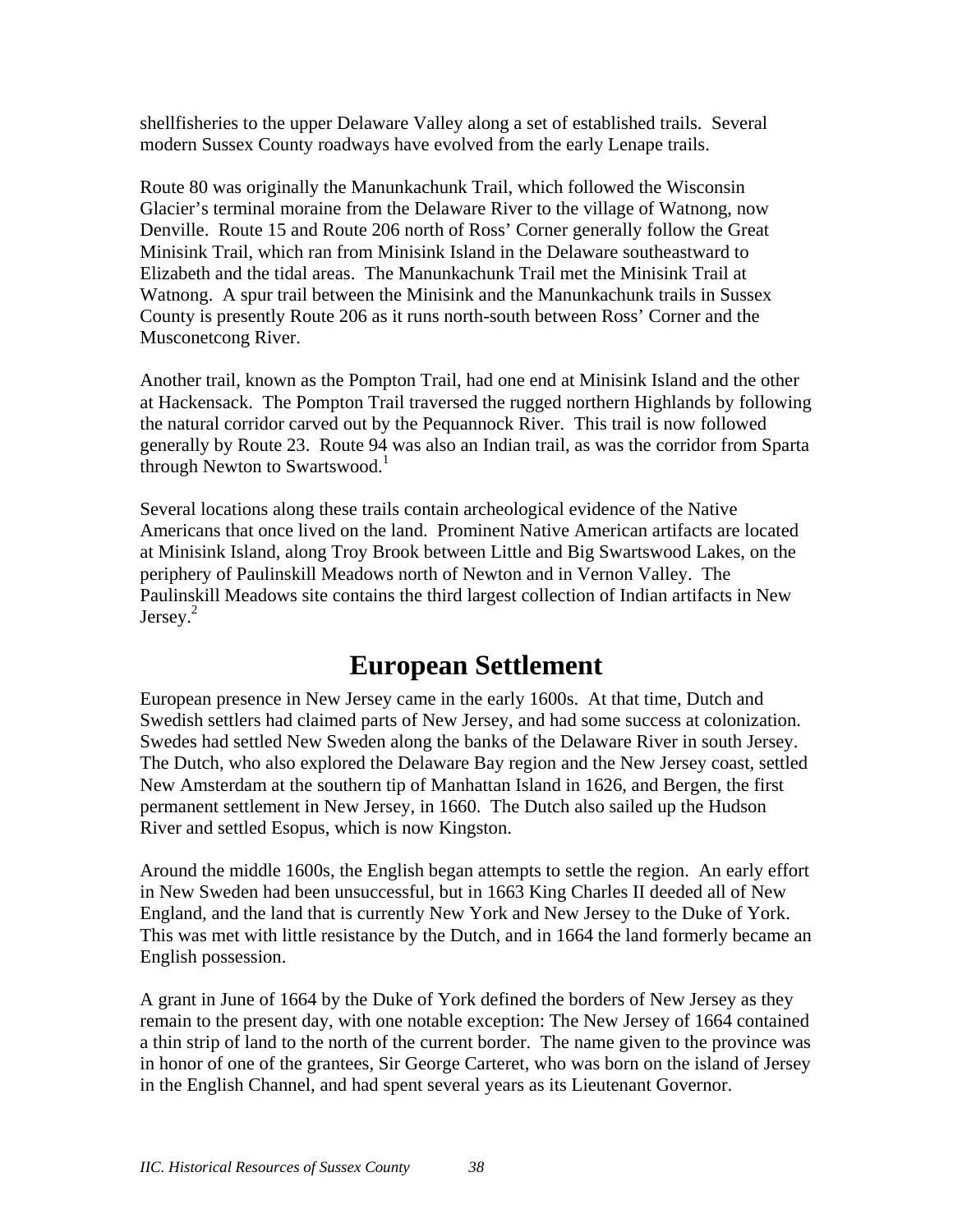As settlements arose in northeastern New Jersey, and populations grew, social and political imperatives necessitated the surveying and sectioning off of land as new political units. The first major division came in 1676 with the establishment of East and West Jersey. It was intended that the division would run from Little Egg Harbor in a straight line to the northwest corner of New Jersey, which at that time was located around present-day Cochecton, New York, on the Delaware River.

The survey, which had begun from Little Egg Harbor in 1687, never made it that far north. The line that was being run was further west than specified in the original deed, and would have provided less land to West Jersey than originally intended. Thus, when the survey reached the South Branch Raritan River near Three Bridges, it was halted by the governor of West Jersey and a more equitable division was legislated.

The new division used the existing line from Little Egg Harbor to the South Branch (the Keith Line). From there, the boundary proceeded up the Lamington River to its source (in Mine Hill), then in a straight line to the nearest point of the Passaic River, then down the Passaic River to its confluence with the Pompton River, then up the Pompton River to the Pequannock River, then up the Pequannock River to its source, then in an unsurveyed northeasterly line to the also un-surveyed New York-New Jersey border. When East and West Jersey were re-united in 1702, the river boundaries were retained as the foundation for the counties that would follow.

By the 1740s it became necessary to survey the intended East Jersey-West Jersey line. Despite the line no longer having any political significance, property deeds were being affected by the difference between the two lines. The Lawrence Line was surveyed starting from the northern end in 1743. The Lawrence lines can still be seen in Sussex County: it is the northeast boundary of both Walpack and Stillwater Townships.

Northwest New Jersey, including most of Morris, and all of Warren and Sussex Counties, was the last part of the state to be assigned to a county. Burlington exercised some authority over the land, although the region was never officially part of that county. In 1713 Hunterdon County was created out of northern Burlington County, and included the unassigned land further north. Morris County was created out of Hunterdon County in 1739, and included Warren and Sussex Counties. Fourteen years later, on June 8, 1753, Sussex County was officially established. The new county's borders were defined as follows:

*"That all and singular the lands and upper parts of said Morris County northwest of Muskonetkong river, BEGINNING at the mouth of said river, where it empties itself into Delaware river, and running up said Muskonetkong river, to the head of the great pond [now part of Lake Hopatcong]; from thence north-east to the line that divides the province of New-York and said New-Jersey; thence along the said line to Delaware river aforesaid; thence down the same to the mouth of Muskonetkong."3* 

Because of the intersection of so many Indian trails that had evolved into European transportation networks, Newton was the logical choice for a county seat when Sussex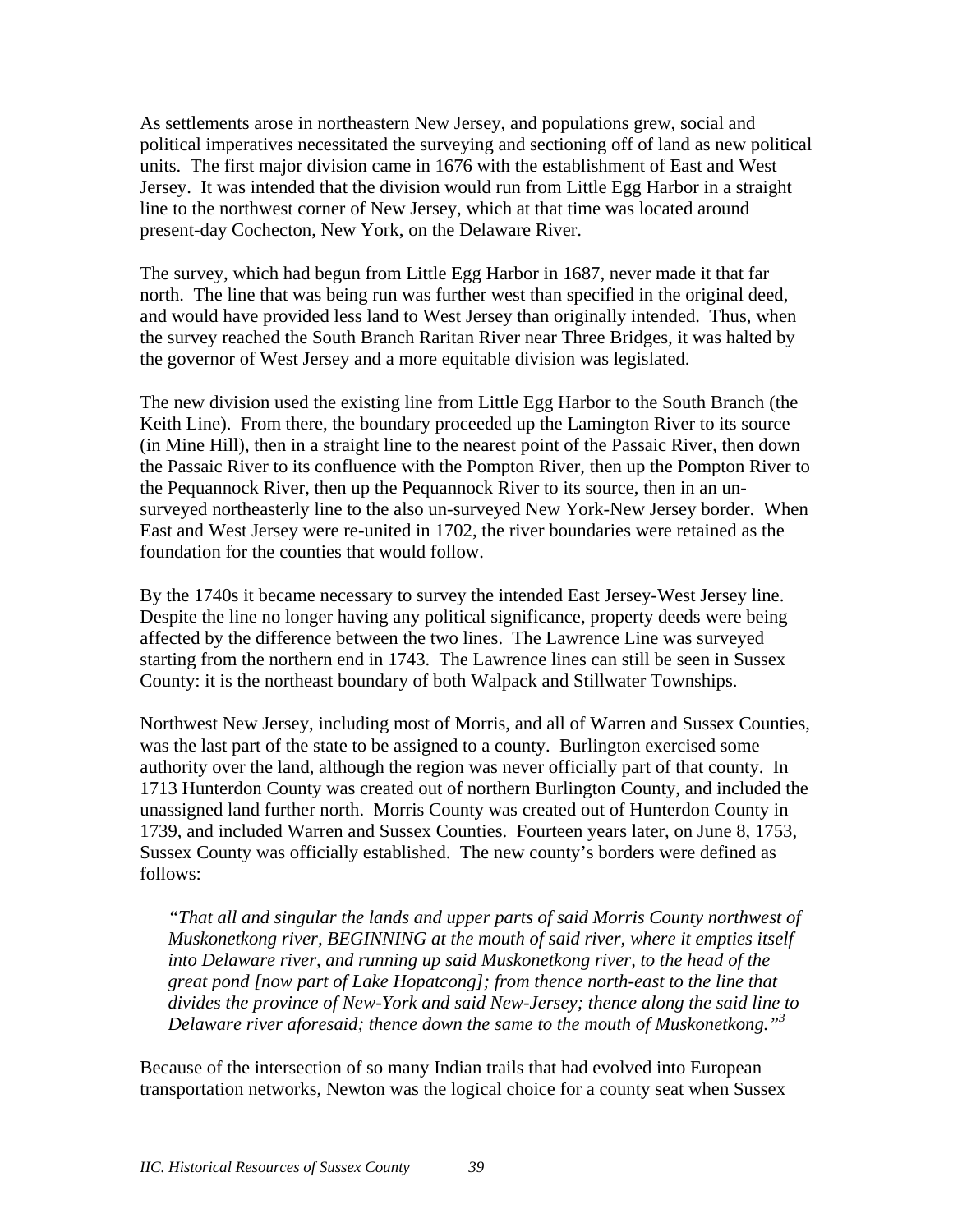County was established in 1753. In fact, the original county courthouse is located at the point where three major Indian trails intersected.<sup>4</sup>

The last political division to affect northwest New Jersey was the creation in 1824 of Warren County. The border was simple. A straight line was drawn from the mouth of the Flatbrook southeasterly to the Musconetcong, passing through "the northeast corner of the Hardwick Church [in present-day Yellow Frame], situated on the south side of the main road leading from Johnsonburg to Newton."<sup>5</sup>

Sussex County has over its history been a provisional part of Burlington County, and part of Hunterdon and Morris Counties. In addition, for 16 years after Sussex County was established, it contained part of Orange and Sullivan Counties in New York. Until 1769 the northern New Jersey border was a line running from the Hudson River at 41° N (the current location) to a point on the Delaware River at 41° 40' N (near Cochecton, New York). At the same time, New York was claiming a border that ran from 41° N on the Hudson southwesterly to the mouth of the Lehigh River. This would have made Sussex County actually a part of New York. The discrepancy was a result of both states' unique interpretation of the Duke of York's 1664 grant. The contested land was being taxed by New Jersey and New York, leading to social and political tumult. It is believed that there were several small battles as a result of the indefinite boundary and the claims being made by each state.

News of the unrest reached England, and in 1769 King George III appointed a commission to create a definitive and equitable boundary to quell the "boundary wars." After deliberation, the commission devised a line, which still serves as the New York-New Jersey border. The boundary runs from 41° N on the Hudson River in a straight line to the mouth of the Neversink River. A marker today stands under Route 84 at the end of Port Jervis' Laurel Grove Cemetery, identifying the western terminus of the 1769 line, as well as the location where one can simultaneously stand in New Jersey, New York and Pennsylvania.

#### **County Settlement**

New Jersey's physical geography has historically prevented easy access to the Kittatinny Valley from the east. With the exception of mountain passes, the rugged hills and valleys of the Highlands, which run northeast-southwest through the state, effectively blocked the broad Kittatinny Valley from early settlement. The Wallkill River Valley by contrast afforded an easy entrance into the area. Coming southwest from Kingston, Dutch settlers made their way probably only as far south as Port Jervis by the mid to late 1600s.<sup>6</sup>

Legend abounds as to the origins of Old Mine Road, which runs along the Delaware River through Sussex County. It was once believed that the road was constructed by the Dutch as early as 1659 as a way to transport copper from the mines at Pahaquarry (north of the Delaware Water Gap) to Kingston for shipment to Europe.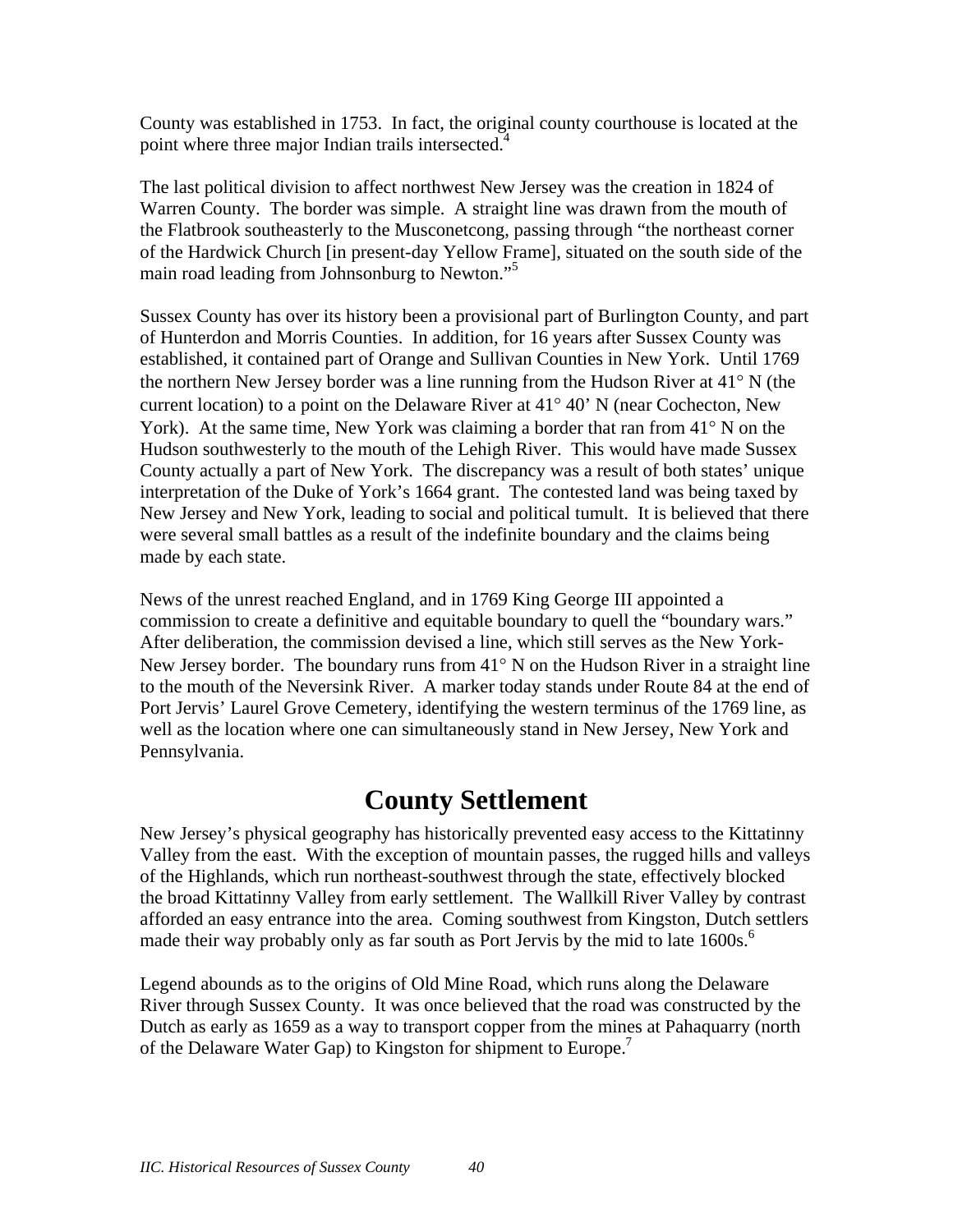However, Old Mine Road most likely evolved from old Indian or game trails rather than purposefully being constructed by the Dutch. There is little evidence that economically viable amounts of copper ever existed in the Kittatinny Ridge, and little logic to support the notion that Dutchmen from Kingston (over 100 miles away) would have been wandering the wilderness.

What remains certain, however, is that the Upper Delaware Valley contains the oldest settled areas of Sussex County. Several extant homes along Old Mine Road date to the early 1700s, including the Bell House (ca. 1700), which is believed to be the oldest home in northwest New Jersey. The Upper Delaware Valley is also believed to have contained up to six forts that served to protect New Jersey from Indian incursions during the French and Indian War.<sup>8</sup>

The first European settlement in Sussex County was located along Old Mine Road near the present-day Montague-Sandyston border. This village, which dates to the early 1720s, was called Minisink and was located near the Indian village of the same name. The land along the Delaware contained good soil and was well-suited for agriculture. The existence of Old Mine Road also provided a means of transport to markets. Many of the buildings and place names of the Upper Delaware Valley reflect the Dutch influence on the area. Architecturally, the homes are more reminiscent of those found 100 miles away in Kingston, than across the Kittatinny Ridge in the central valley of Sussex County. $9$ 

#### **An Agricultural County**

The Kittatinny Valley developed differently than the Upper Delaware Valley for three primary reasons. First, the threat of Indian attacks was not as imminent in the Kittatinny Valley primarily because of the defense provided by the Kittatinny Ridge and the forts along the Delaware River. Second, the cultural makeup was different. Instead of the heavy Dutch influence in the Upper Delaware Valley, the Kittatinny Valley was settled mostly by English moving west from New York City and parts of eastern New Jersey, and Germans moving north up the Musconetcong, Paulins Kill and Pequest River valleys. The third and perhaps most significant reason was the presence of the Morris Canal, railroads and other infrastructure that made transport much more economical and competitive. The lack of railroads in the upper Delaware Valley was, and still is, a function of the region's geographic isolation. From the Delaware Water Gap northward to New York State, the Kittatinny Ridge effectively blocks the Upper Delaware Valley from easily interacting with the eastern settlements. There is only one natural pass through the mountain at Culvers Gap, through which runs Route 206, and a few more roads that cross the ridge, following its contours.

Until 1825 the major agricultural product to come out of Sussex County was cereal grain. This was milled along waterways for flour and other products. The extended shelf-life allowed these products to stay fresh on long travels to markets. The grist mills and crossroads communities that developed along county waterways are associated with this early period of Sussex County agriculture. The opening of the Erie Canal in 1825, and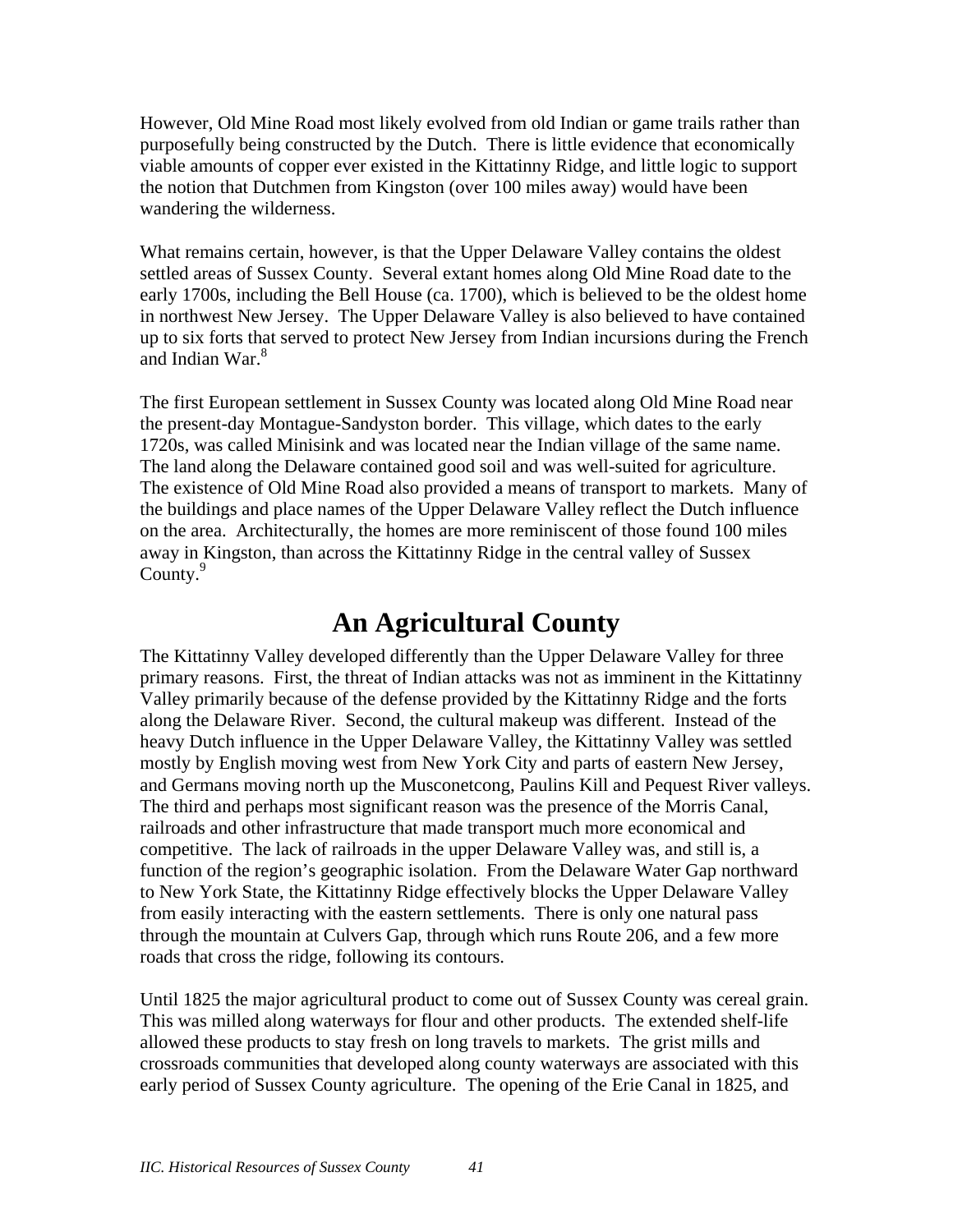the efficiency of transport it brought to the agricultural economy, sounded the death knell for cereal farming in Sussex.

The next period of agriculture lasted until 1870, and consisted of mostly butter and pork, with some beef production. During this time many of the back roads through Sussex County operated as turnpikes along which producers transported their products. Communities not associated with rivers or milling developed specifically to serve the needs of the carts and wagons that would pass through. Blacksmiths and woodworkers were present at each community to serve the needs of the passers-through. Inns and general stores also served the growing cash economy. This period of county history was changed by the railroads, which made transportation more efficient and carried perishable products out of Sussex County to be marketed to urban centers.

The rise of the railroads ushered in dairy as the major agriculture product in Sussex County about 1875. Sussex was situated perfectly to capitalize on the New York City area's dairy needs, but before the arrival of the railroads the necessary means of transportation did not exist. Once railroads became operational in Sussex, the county quickly became a major supplier of milk to New York, and the industry thrived. At the height of the age of railroads in Sussex County, numerous lines and branches crisscrossed the Kittatinny Valley and Highlands regions. Today, there remains only one active rail line in Sussex County.

New York's decision to stop buying Sussex County dairy products in the 1960s dealt a major blow to the industry. Although the fall of the railroads to roadways and trucking in the 1940s had no appreciable impact on milk as the most prominent agricultural product to come out of Sussex County, it did change the demographic of the dairy producer. Small-scale agriculture was displaced by larger farming operations that could afford the greater per-unit cost of trucking.<sup>10</sup>

The current conversion of abandoned Sussex County railroads to hiking trails provides an excellent opportunity to memorialize the cultural legacy of the railroads. While a main focus of the trails is recreation and conservation, highlighting the historic importance of the railroads could be included as part of the planning process. (*For more information on the location of railroads throughout Sussex County, refer to the Built Environment section.*)

# **Mining**

Over a billion years ago, powerful geologic forces were at work in what is today the upper Wallkill Valley. One of the results of this activity was the genesis of the world's richest and most concentrated deposit of zinc ore. Scouring by glacial ice sheets exposed a tiny portion of the deposit and soon after exploitation by man began perhaps first by native Americans and later by Europeans. The complex physical nature of the ore body made it difficult to mine and the complex chemical makeup of the ores made it even more difficult to process. After more than a century of trial and error, successful mining and processing techniques were developed.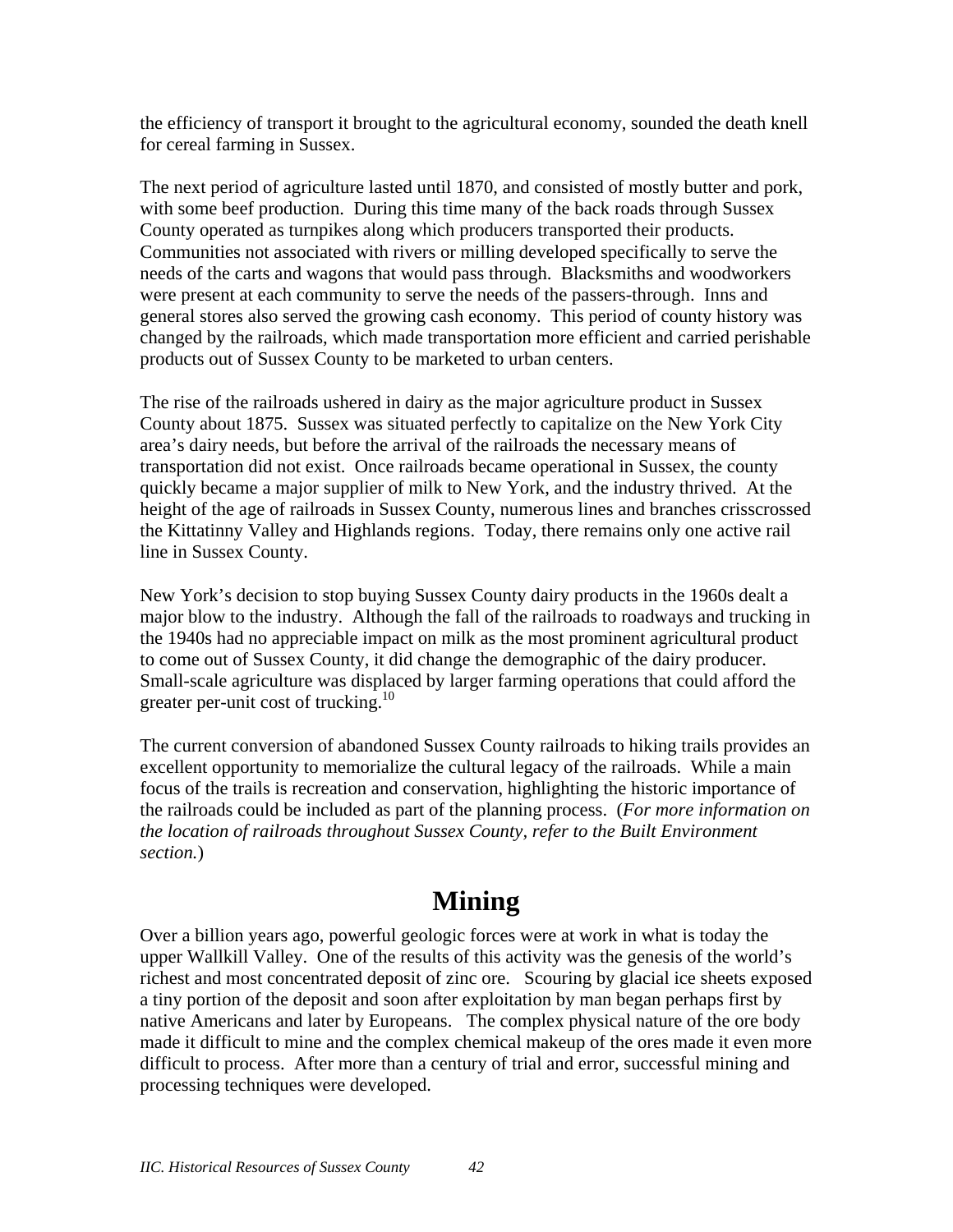However, just as the geology was complex so was the legal ownership of the three principal zinc ores, Franklinite, Willemite, and Zincite and the surrounding country rock, which were titled to several rival companies. After years of litigation, which stalled profitable development, the various companies were consolidated into a single ownership, the New Jersey Zinc Company. Under unified ownership mines and mills were operated at both Franklin and Ogdensburg (Sterling Hill) providing employment for 2,000 individuals during the peak years of operation. The Franklin mine from which 22 million tons of ore was extracted was by far the most productive. For comparison in equal year dollars, the great Comstock (Nevada) silver mine produced silver valued at 365 million dollars while the zinc produced at Franklin had a value of 500 million dollars. More fascinating is that from the Franklin and to a lesser extent Sterling mines came the greatest assemblage of minerals ever found at a single location. Three hundredsixty minerals or roughly 10% of all known minerals were found in the ore body. Of these thirty-three are unique to the Franklin-Sterling mines. Geologists from around the world came to Franklin to study this unique body of ore and museums from all corners of the globe clamored to obtain both crystal and fluorescent specimens for display. The fluorescence of Franklin minerals under short and long wave ultra-violet light is beyond comparison for color variation and brilliance and has earned Franklin the title of "The Fluorescent Mineral Capitol of the World."<sup>11</sup>

From 1850 to 1950, more people were employed in mining than in agriculture in Sussex County. Most of the iron mining occurred in the Highlands, in the eastern one-third of the county. The Highlands extend from eastern Pennsylvania northeast through New Jersey and New York, ending in western Connecticut. The rocks of the Highlands contain magnetite iron ore, which was exploited as early as the 1730s (see *Natural Resources of Sussex County section*).<sup>12</sup>

One of the oldest iron operations was located at Andover, in the southern part of Sussex County. A forge was started there about 1730, and relied on iron taken from nearby Andover Mine. The pig-iron produced at the forge was packed to the Delaware River and then shipped to Philadelphia and England.

In 1763, the Andover Forge was built along the Musconetcong River in present-day Byram Township. During the American Revolution, the loyalist firm that owned the forge refused to make supplies for the American cause. To further the war effort the American government commandeered the forge to make supplies for the Continental Army. It is believed that Andover played an important role in the United States' military campaign.<sup>13</sup>

Waterloo Village, which received its name in the early 1800s, became the new name for the settlement of Andover Forge. The village received a significant economic boost in 1831 with the opening of the Morris Canal. At its peak Waterloo contained several mills and shops, and was the center of commerce for the surrounding region. The construction in 1850s of the mule-drawn Sussex Mine Railroad provided iron mining a much-needed boost. Iron was carried to Waterloo where it was loaded and shipped west to be smelted.<sup>14</sup>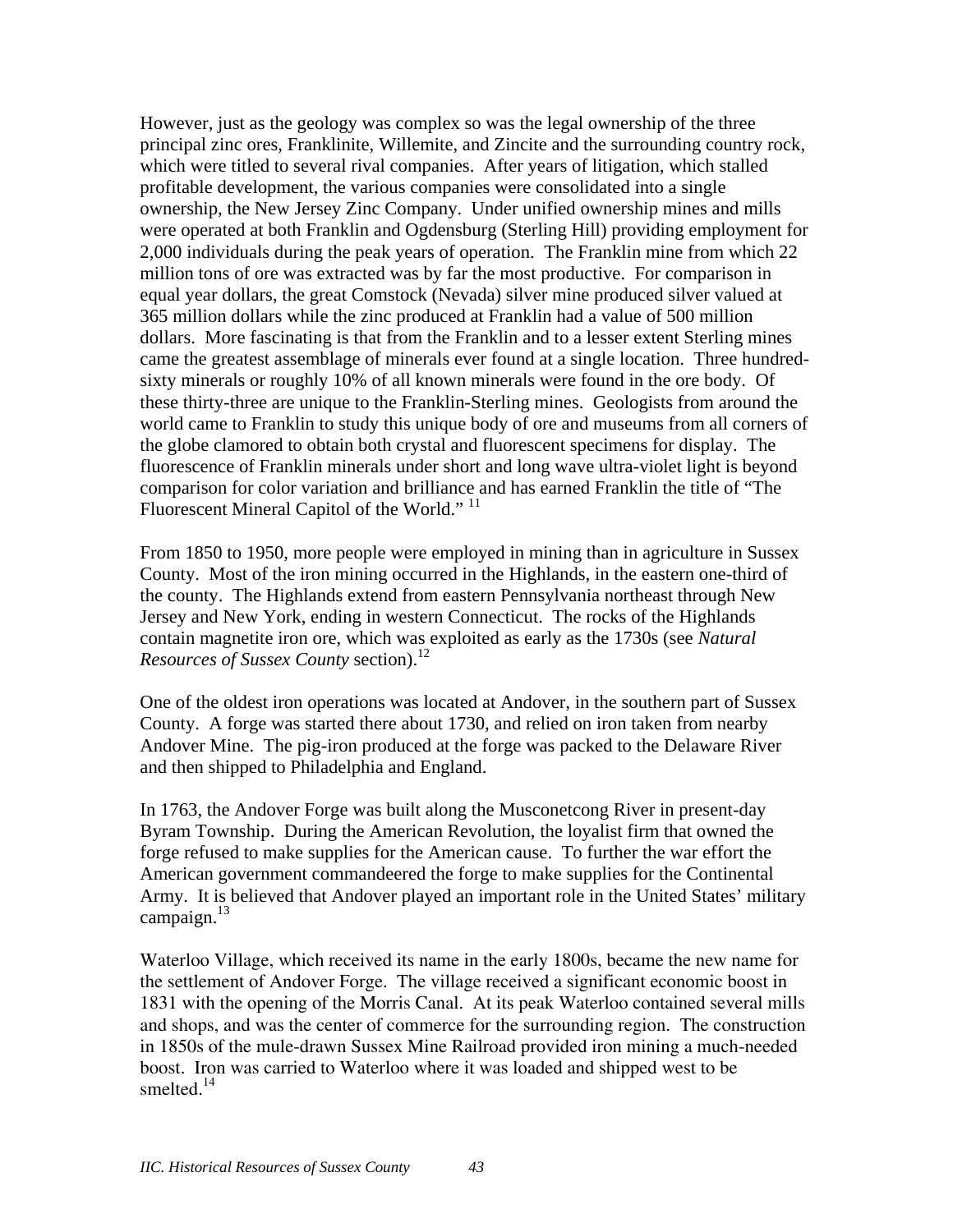The Morris Canal existed for about 100 years and ran from Phillipsburg in the west to Jersey City in the east. Starting about the mid-1800s competition from railroads became increasingly difficult for the canal and it was officially abandoned in  $1924$ <sup>15</sup>. To revive the village of Waterloo, which was dependent on the existence of the canal, plans were formulated for a large housing development. The 1929 stock market crash killed the plans, and the town died.16 Today, the village is a preserved 19th century Morris Canal town, located within Allamuchy Mountain State Park in Byram Township.

Other early mines include the Ogden Mine in Sparta and Stanhope Mine in Stanhope. The Ogden Mine was operative as early as 1772 and the Stanhope Mine was opened in 1790.17

Most of the mining in Sussex County, however, was conducted during the mid to late 1800s. During this time, New Jersey led the nation in iron production.<sup>18</sup> Several forges and furnaces were operative throughout the Highlands region at that time, including Wawayanda, Andover and Franklin, providing mines with regional locations for smelting. $^{19}$ 

Over the 150 years of the Highlands iron industry, more than forty mines operated in Sussex County. Aside from the Andover mines, arguably the most famous iron mining operation in Sussex County was Thomas Edison's operation off Edison Road in Sparta Township. The remains of his operation are located in the Sparta Mountain Wildlife Management Area.<sup>20</sup>

The geographic proximity of the Highlands to major urban centers, and the tremendous growth of the nation in the post-Civil War years, allowed mining to flourish through the latter half of the  $19<sup>th</sup>$  century. However, mining in the Highlands was never easy. The topography is rugged and the amount of ore recoverable from the parent rock was relatively small. In addition, most Highlands mining was done manually and consequentially very slowly.<sup>21</sup> Most Sussex County iron mines closed in the 1870s. The few that hung on in Sussex County and throughout the Highlands were dealt a final blow in the early 1890s when the Mesabi Range opened in northeastern Minnesota. The ore there was of a higher grade and close to the surface, making it much more economically recoverable. $22$ 

## **Registered Historic Places**

Throughout Sussex County, numerous state and federally listed historic sites pay visual tribute to the county's rich cultural heritage. In addition to sites currently on the state and national registers, many more have been made eligible for listing, but have not yet been listed.

To be eligible for listing on the state and national register a site must meet several "criteria for significance in American history, archeology, architecture, engineering or culture, and possessing integrity of location, design, setting, materials, workmanship, feeling and association."<sup>23</sup>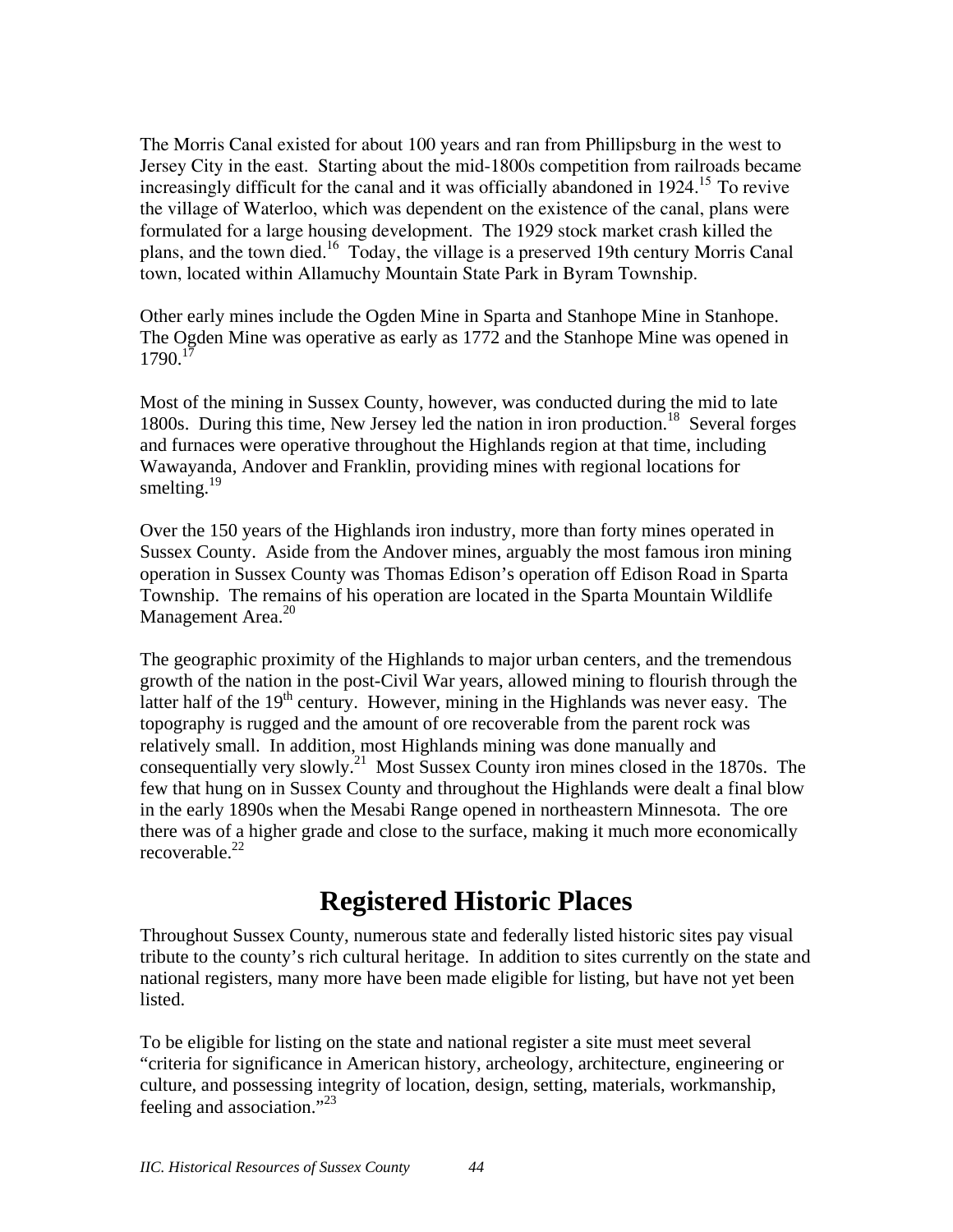Listed historic sites in Sussex County range from barns to cabins to archeological sites to schoolhouses to the Morris Canal. There are a total of 36 registered historic sites and districts throughout 14 of the county's 24 municipalities. There are an additional 58 sites throughout the county that have been deemed eligible for listing, but are not currently on either the state or federal registers. There are only three towns—Branchville, Hampton and Lafayette—that do not contain properties either on the register or eligible for listing. $^{24}$ 

A complete listing of properties on the state and national registers of historic places, and properties that are eligible for the list, is included in **Appendix C: Properties on the State and National Register of Historic Places**.